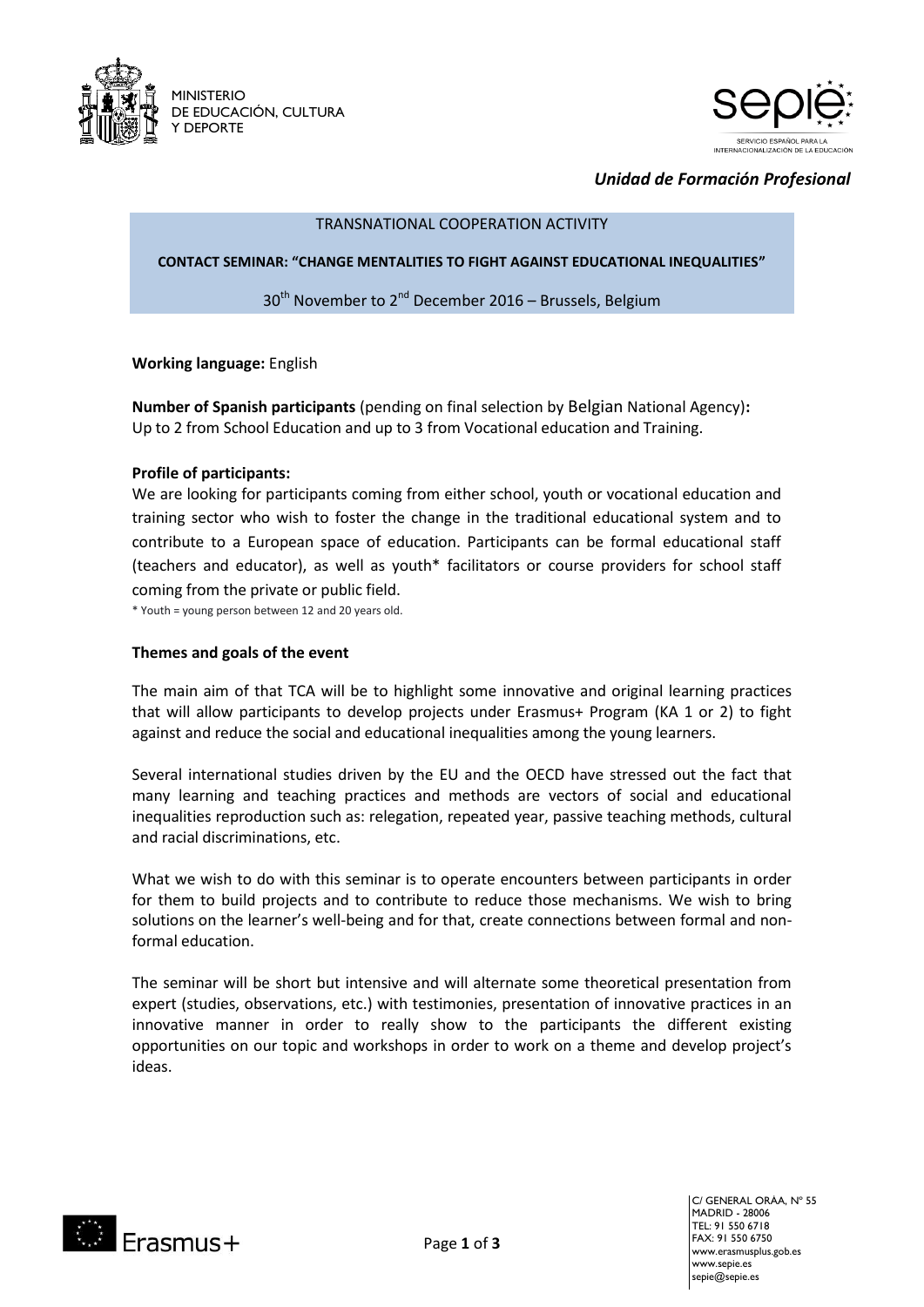

## **Expected results**

- Get applications of quality on the topic : reduction of social and educational inequalities ;
- Make mentalities change;
- Create a European network of professionels.

# **Draft Programme of event:**

| <b>Wednesday 30th</b><br><b>November</b> | <b>Thursday 1st December</b>     | Friday 2 <sup>nd</sup> December    |
|------------------------------------------|----------------------------------|------------------------------------|
|                                          | $9:00 - 9:15$                    | $9:00 - 10:00$                     |
|                                          | Welcome                          | Information on Erasmus+ program    |
|                                          |                                  | and on how to write an application |
|                                          | $9:15 - 9:40$                    | $10:00 - 11:00$                    |
|                                          | Short Presentation of Key action | Erasmus+ Project building          |
|                                          | $1$ and $2$                      |                                    |
|                                          | $9:40 - 10:00$                   | $11:00 - 11:30$                    |
|                                          | Ice Breaking                     | Coffee                             |
|                                          | $10:00 - 10:40$                  | $11:30 - 12:30$                    |
|                                          | Failure and school relegation :  | Introduction to the different      |
|                                          | <b>Facts and Actions</b>         | project ideas on plenary           |
|                                          | $10:40 - 11:00$                  | $12:30 - 13:00$                    |
|                                          | <b>Coffee Break</b>              | Closing world                      |
|                                          | 11:00 -11:30                     |                                    |
|                                          | Teach for Belgium : working      | 13:00                              |
|                                          | against teaching discriminations | Departure                          |
|                                          | among youngsters                 |                                    |
|                                          | $11:30 - 13:00$                  |                                    |
|                                          | World café                       |                                    |
|                                          | $13:00 - 14:00$                  |                                    |
|                                          | Lunch                            |                                    |
|                                          | $14:00 - 14:45$                  |                                    |
|                                          | « Course » on active learning    |                                    |
|                                          | methodologies                    |                                    |
|                                          | $14:45 - 15:15$                  |                                    |
|                                          | Coffee                           |                                    |
|                                          | $15:15 - 15:45$                  |                                    |
|                                          | Testimony of a « modern »        |                                    |
|                                          | school                           |                                    |
|                                          | $15:45 - 17:00$                  |                                    |
|                                          | Worldcafé                        |                                    |
| 18:00                                    |                                  |                                    |
| Welcome of                               | 19:00                            |                                    |
| Participants and                         | Dinner out                       |                                    |
| dinner at the hotel                      |                                  |                                    |